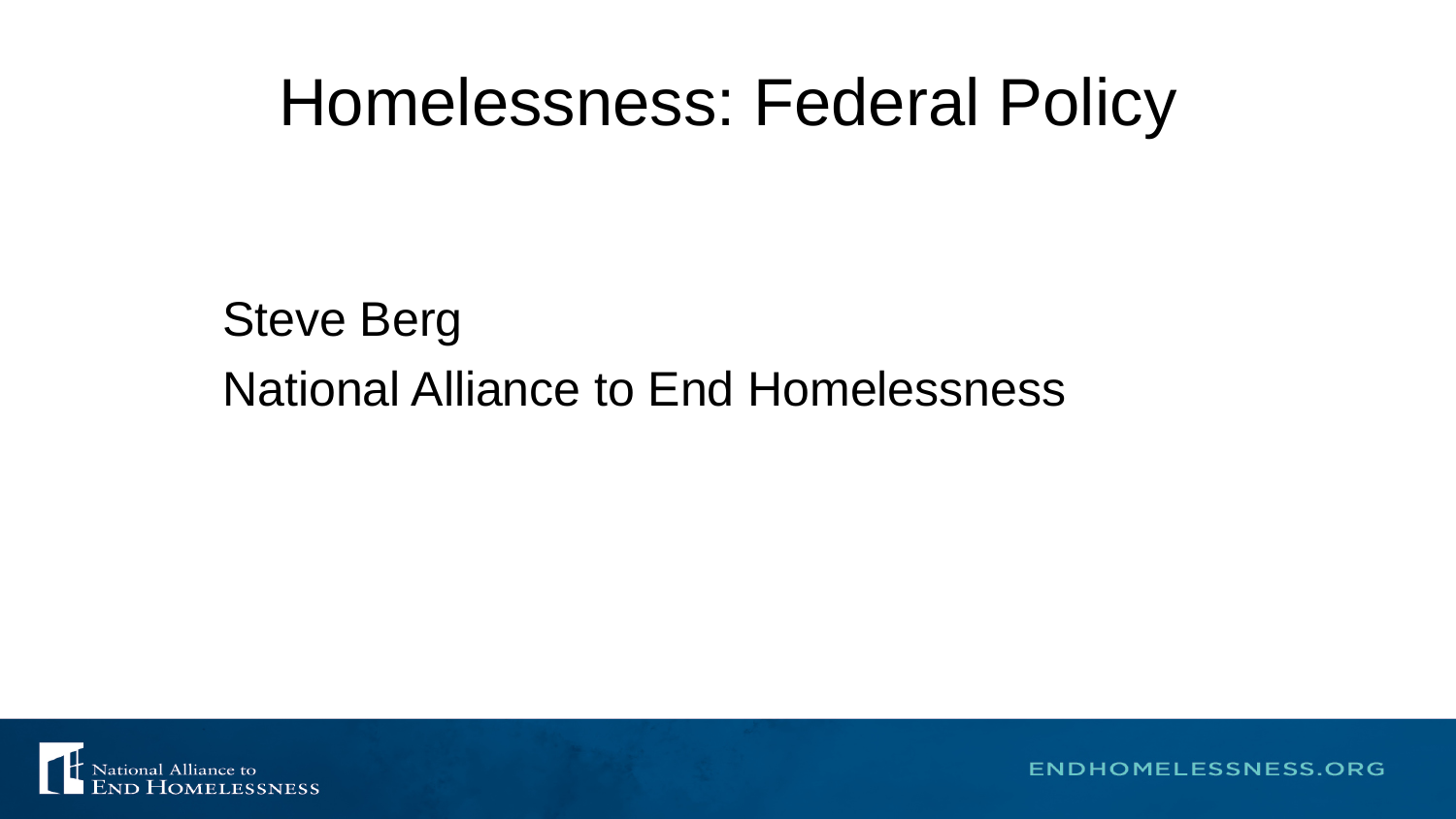Homelessness in the U.S.

- About half a million people in shelters and on the streets each night
- About three times that many spend some time in homeless programs each year
- Who's overrepresented: people with extremely low incomes; Black, Native American, and Latinx people; people with disabilities; young children; LGBTQ

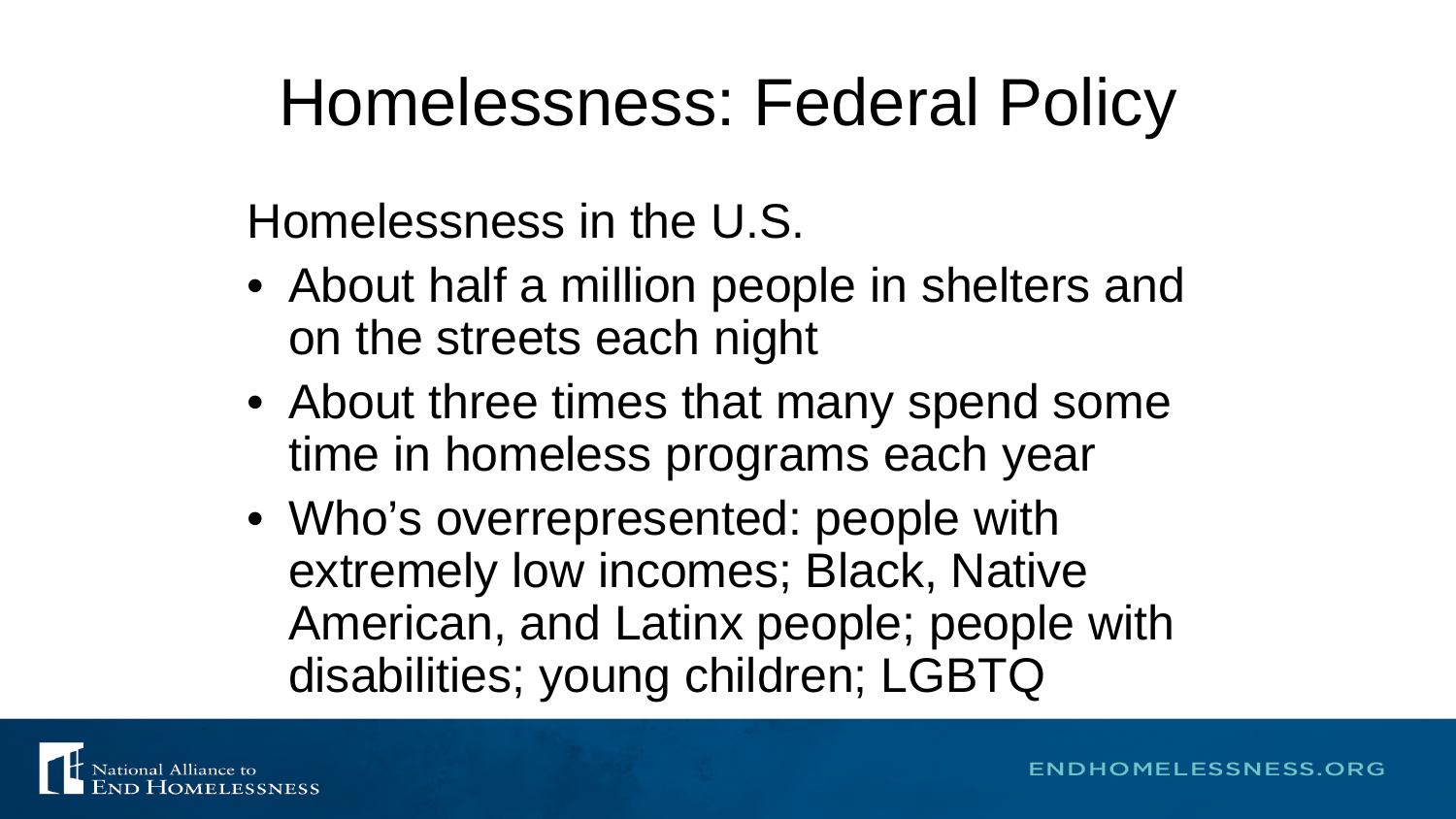Need two things to combat homelessness:

- A crisis response system to find people who are homeless, keep them safe, and get them quickly back into some kind of housing
- Progress on housing affordability more generally

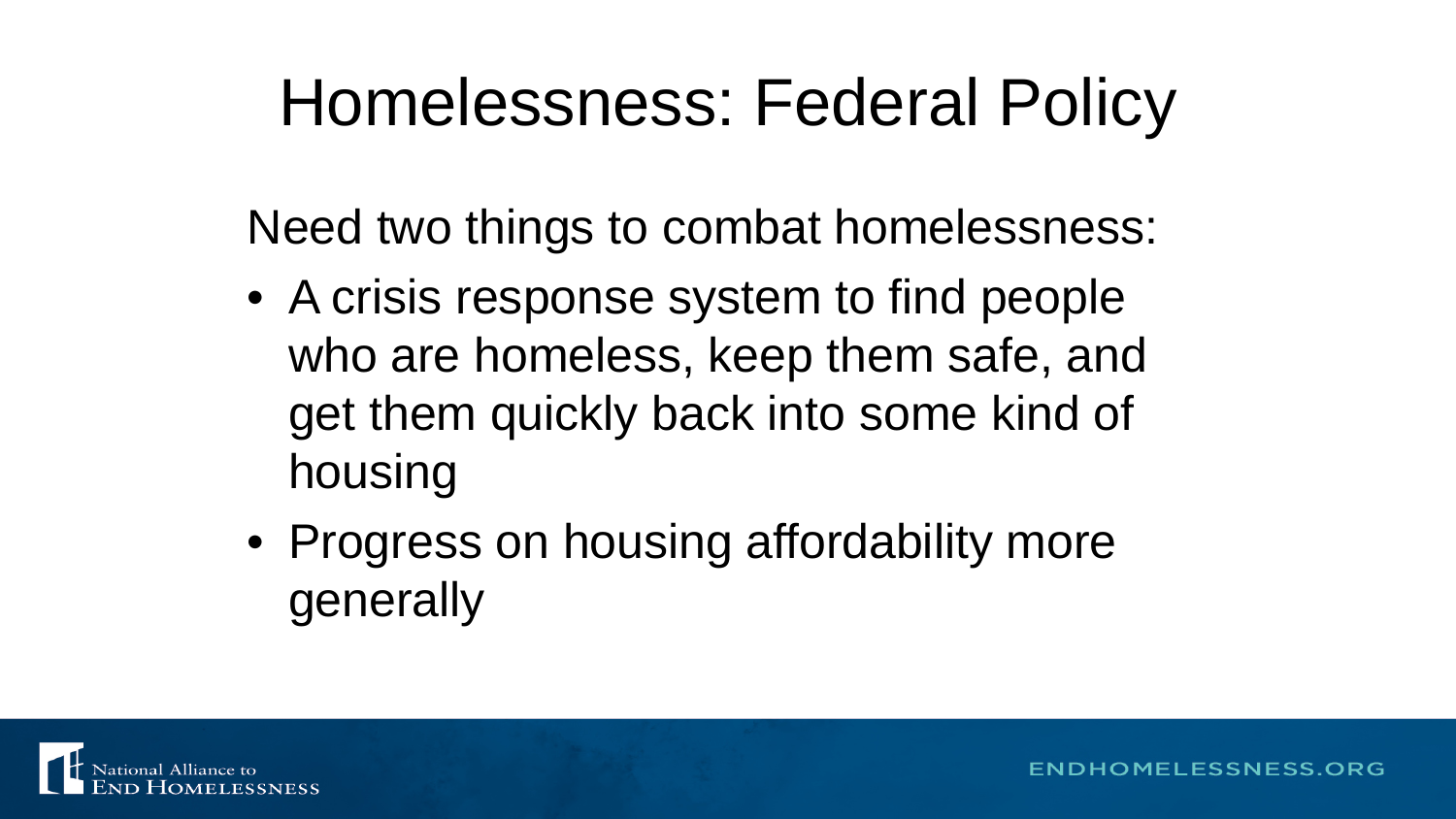Key permanent housing interventions (the housing is permanent, although not necessarily the subsidy):

- "Diversion"
- Rapid Re-housing
- Permanent Supportive Housing

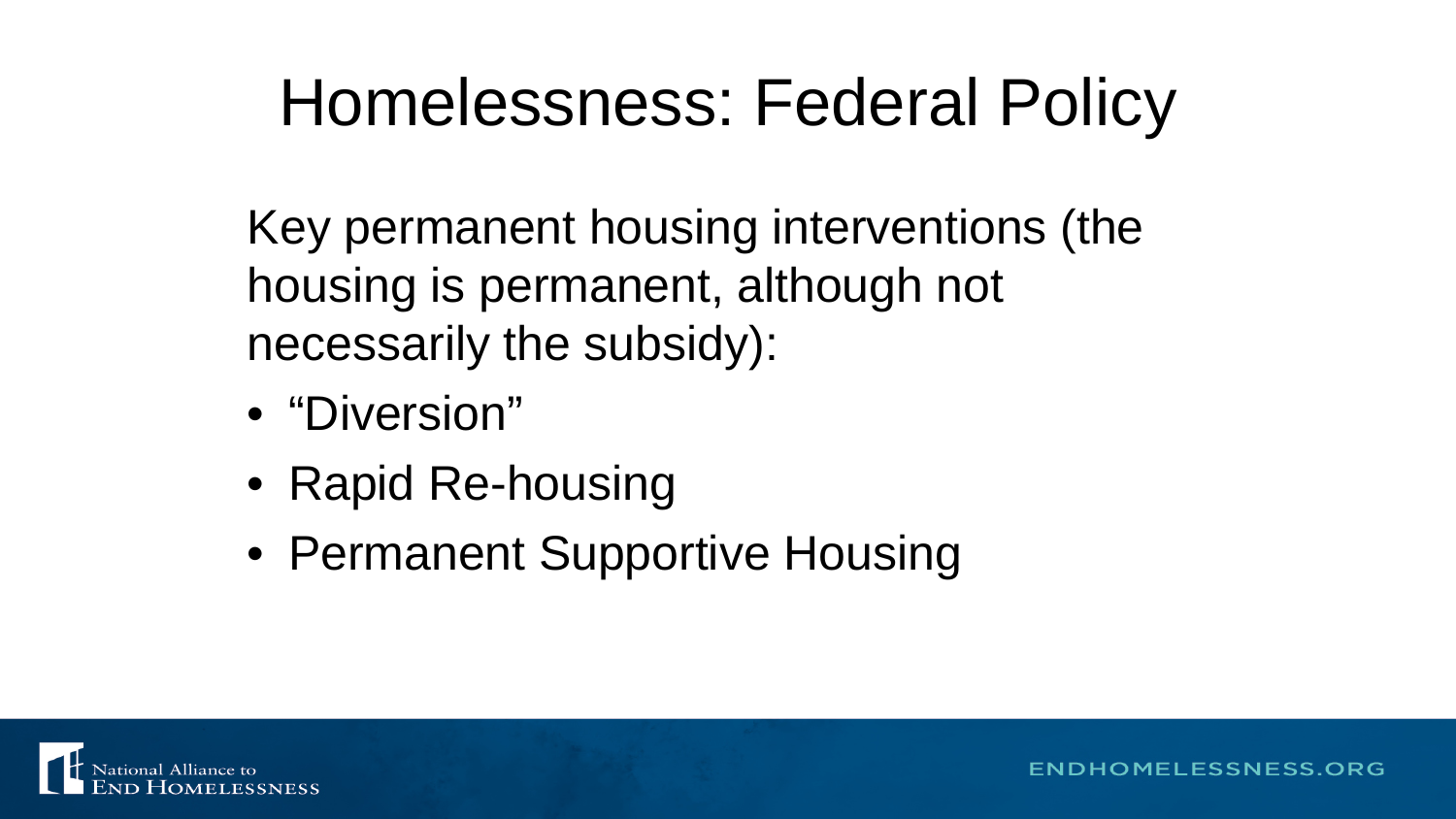HUD Programs:

- Continuum of Care; Emergency Solutions Grants - Homeless Assistance Grants appropriations account (CD connection)
- Housing programs generally

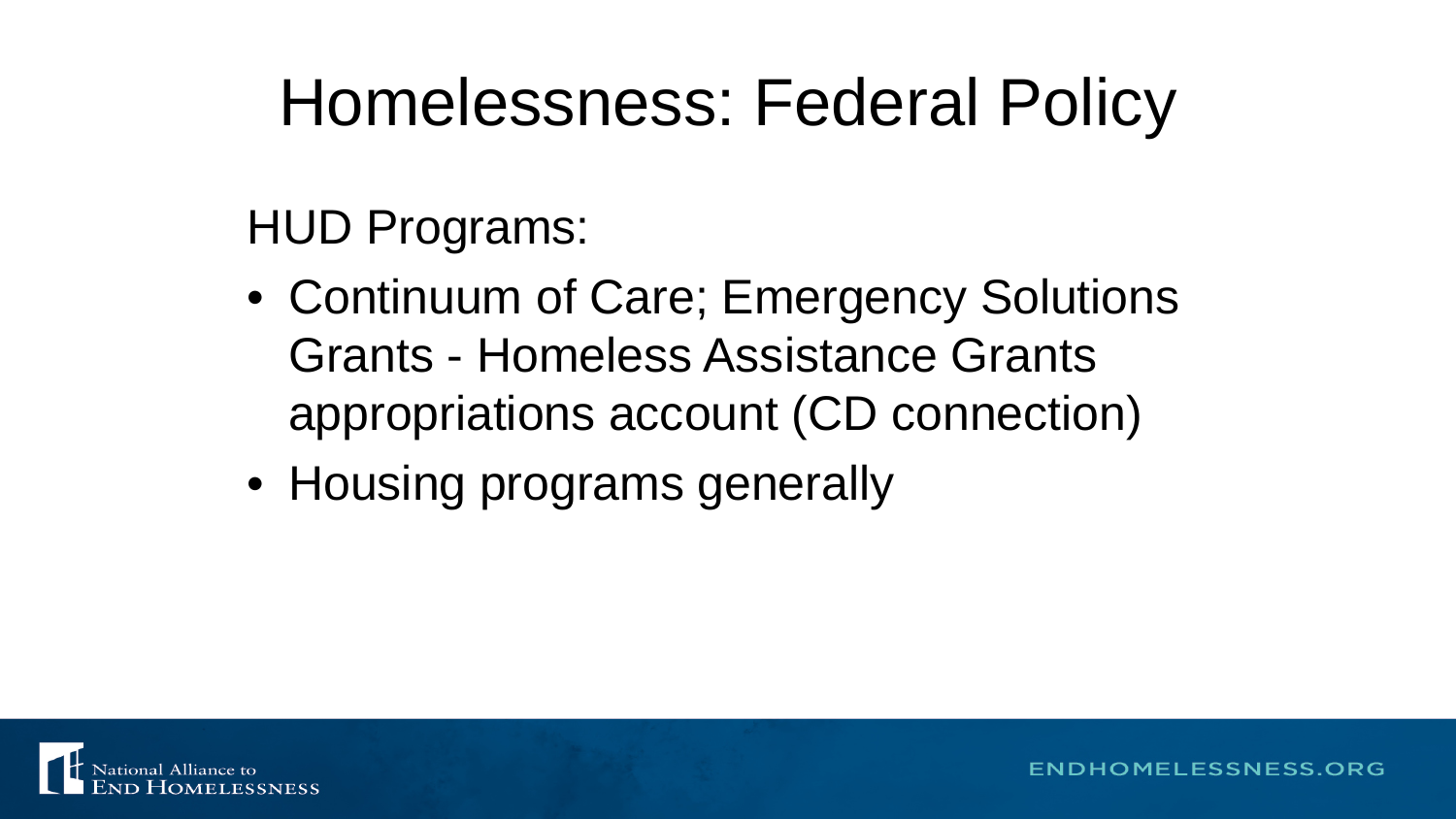- HUD Homeless Assistance
	- For FY19, \$2.636 billion total
	- About \$1.6 billion goes for already-existing permanent supportive housing
	- Effective intervention that achieves strong results
	- New funding for PSH now comes mostly from Housing Choice Vouchers

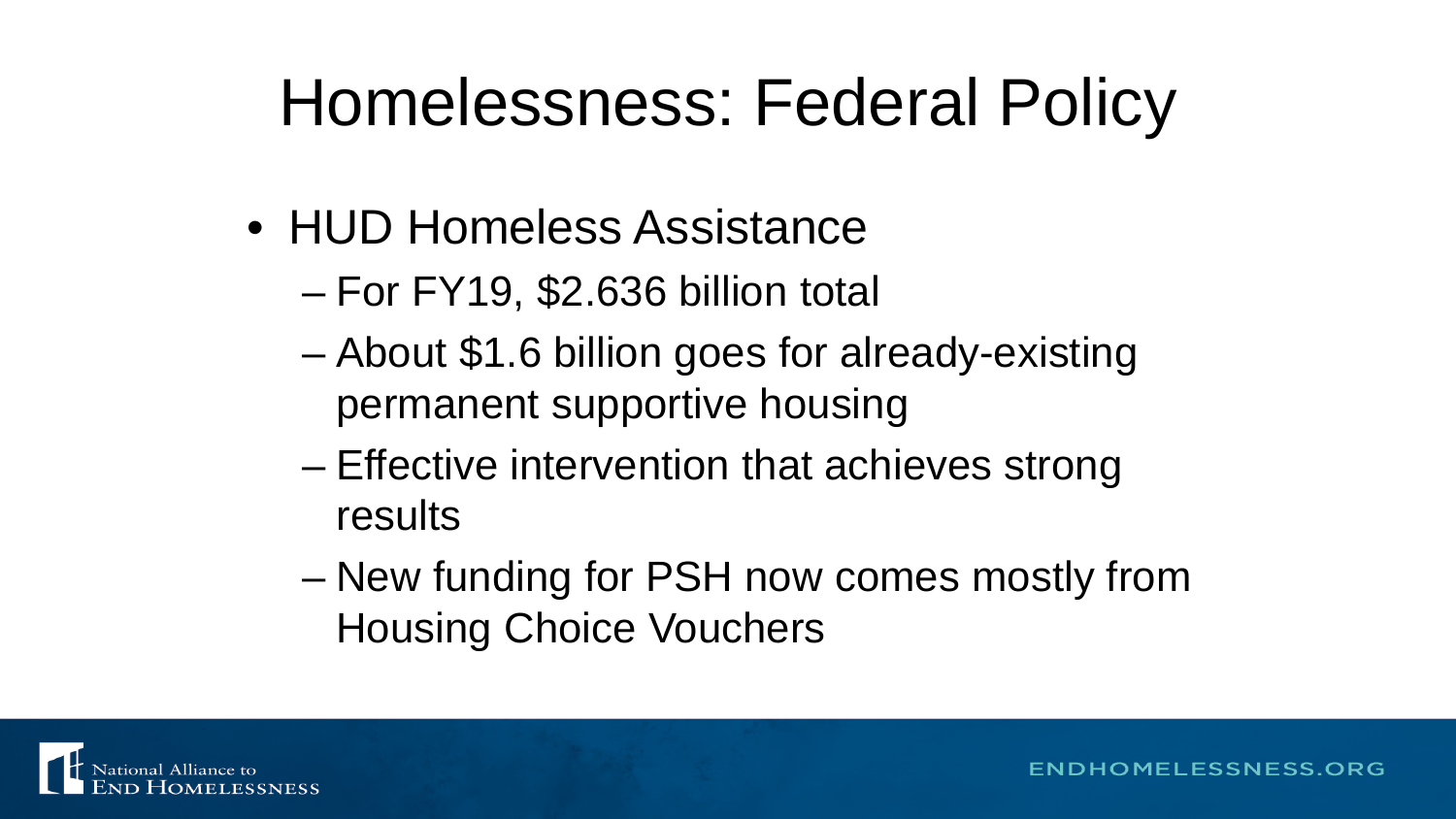Other Agency Programs:

- VA HUD-VASH for PSH, SSVF for RRH
- HHS Health Care for the Homeless, SAMHSA grants, Runaway and Homeless Youth Act (Medicaid, TANF)
- DoE Education for Homeless Children and Youth
- DoL Homeless Veterans Reintegration Project

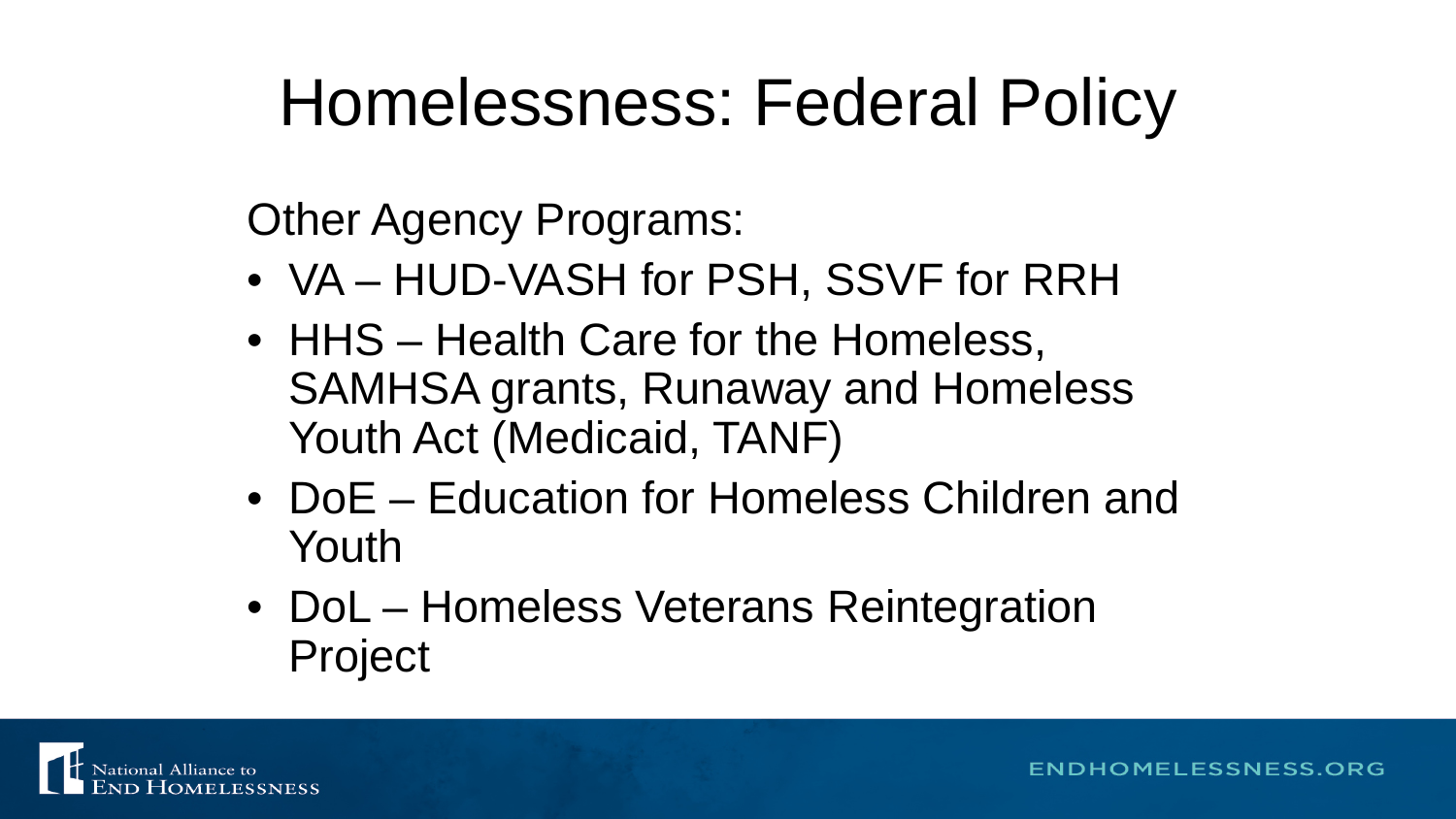Biggest issue both for crisis response and for housing affordability: getting it funded closer to scale

- For crisis response, see Ending Homelessness Act of 2019 (HR 1856, Waters; S 2613, Harris) provides an extra \$1 billion a year to CoCs for 5 years – about doubles the amount available beyond renewals of permanent subsidies
- For housing affordability, a number of major bills

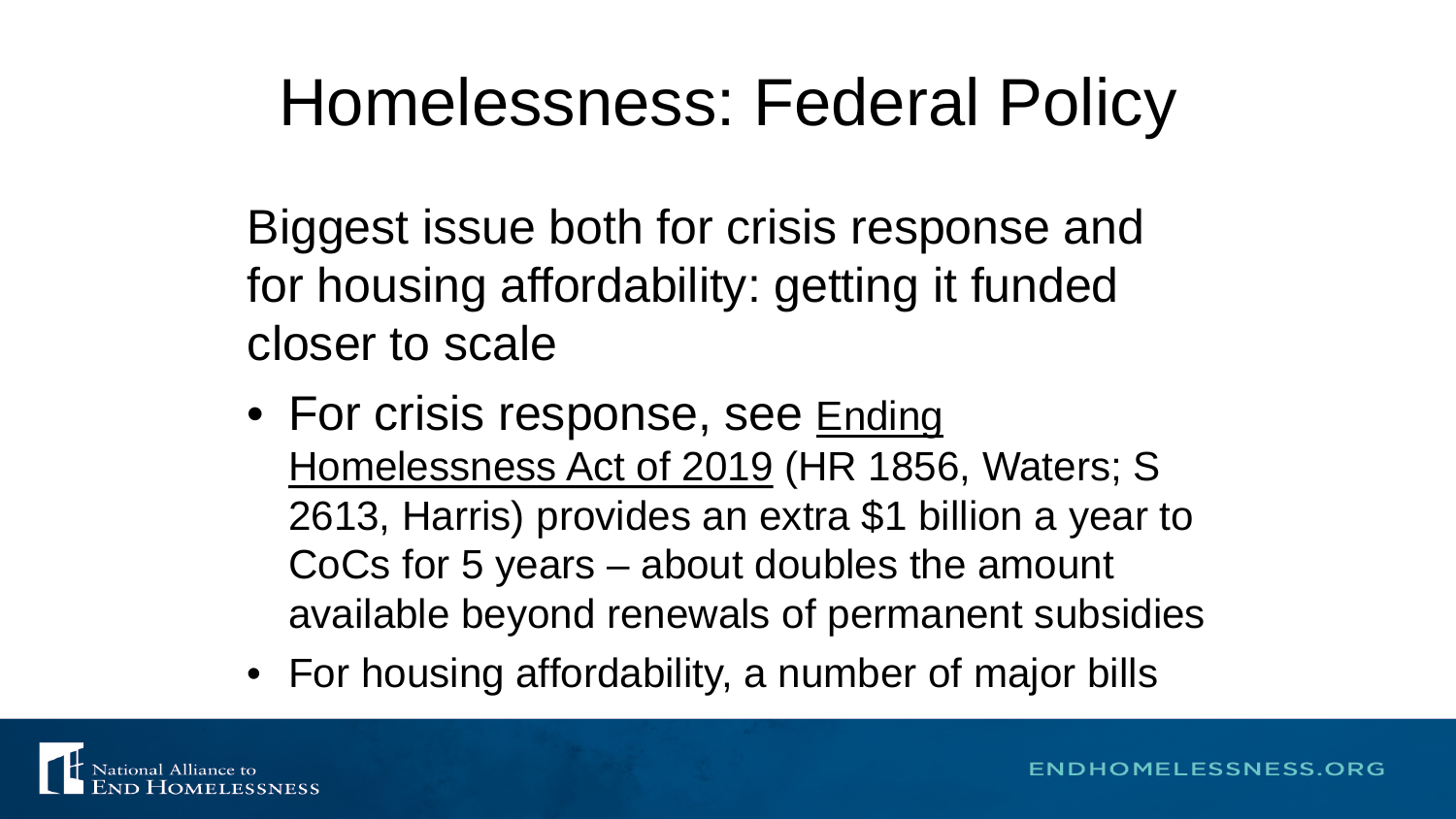

**ENDHOMELESSNESS.ORG**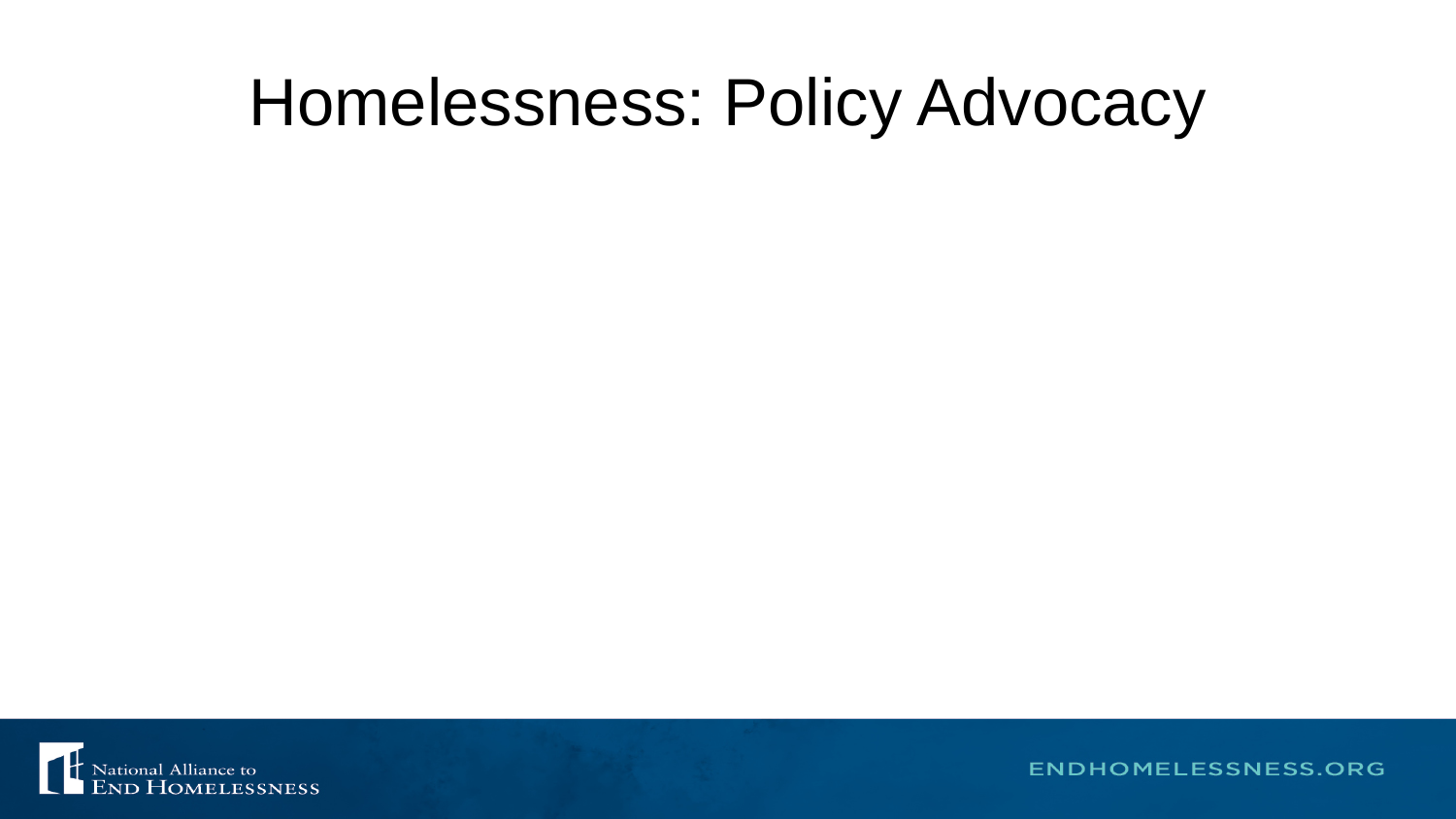HUD Homeless Assistance Appropriations

- Current status:
	- The FY 2019 bill included \$2.636 billion
	- House FY20: \$2.8 billion (maintain existing capacity, DV initiative, youth initiative, small ESG increase)
	- Senate FY20: \$2.761 billion (maintain existing capacity [?], DV initiative, youth initiative)
- Our FY 2020 ask: \$3 billion (increase capacity in light of increasing numbers becoming homeless)

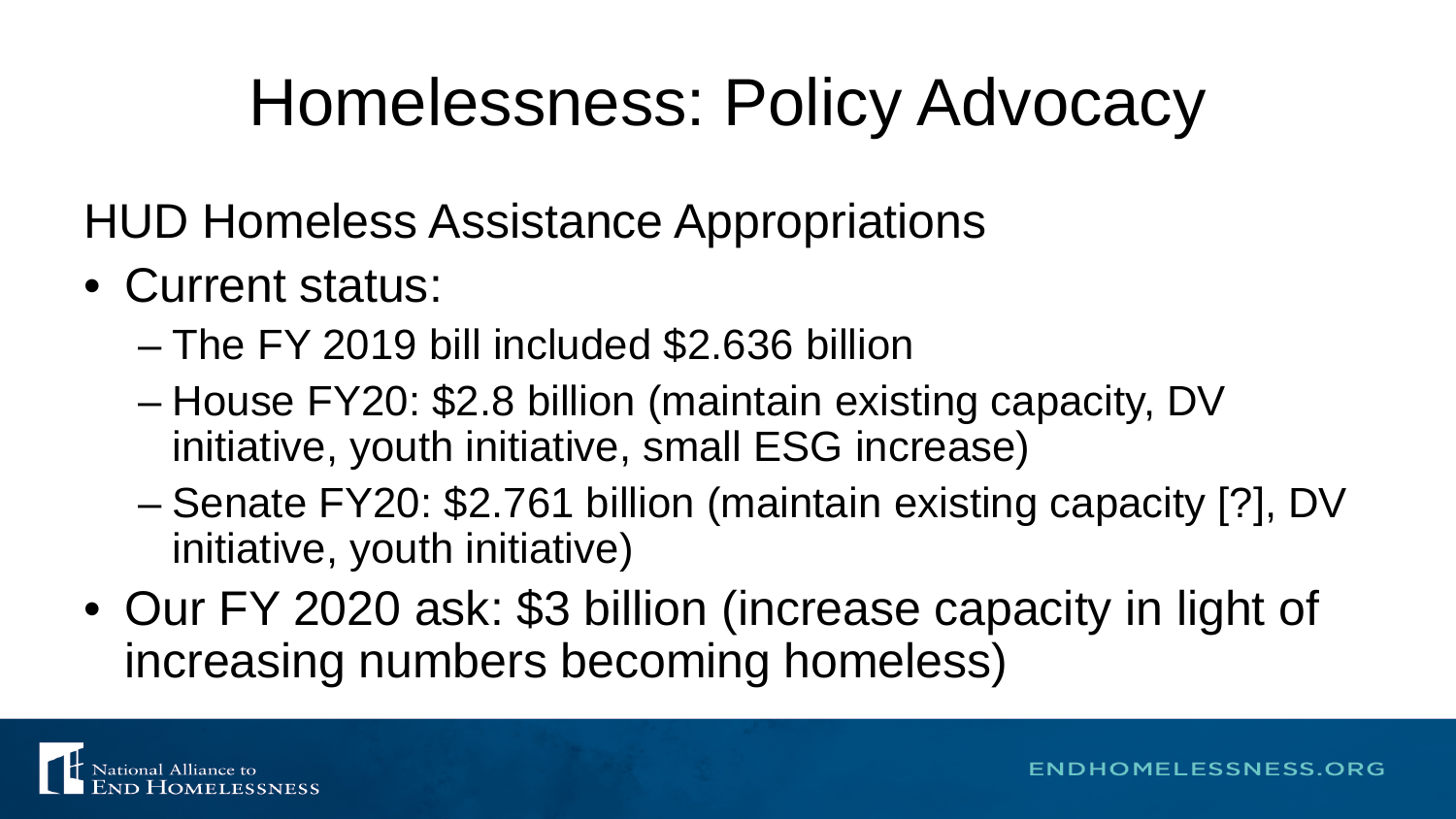Other important issues with advocacy payoff

- Other HUD programs
- SSVF spending
- HUD-VASH expansion HR 2398
- Tribal CoC eligibility HR 4029/S 2282
- Fostering Independence Act HR 4300
- Protecting trans people in shelters HR 3018